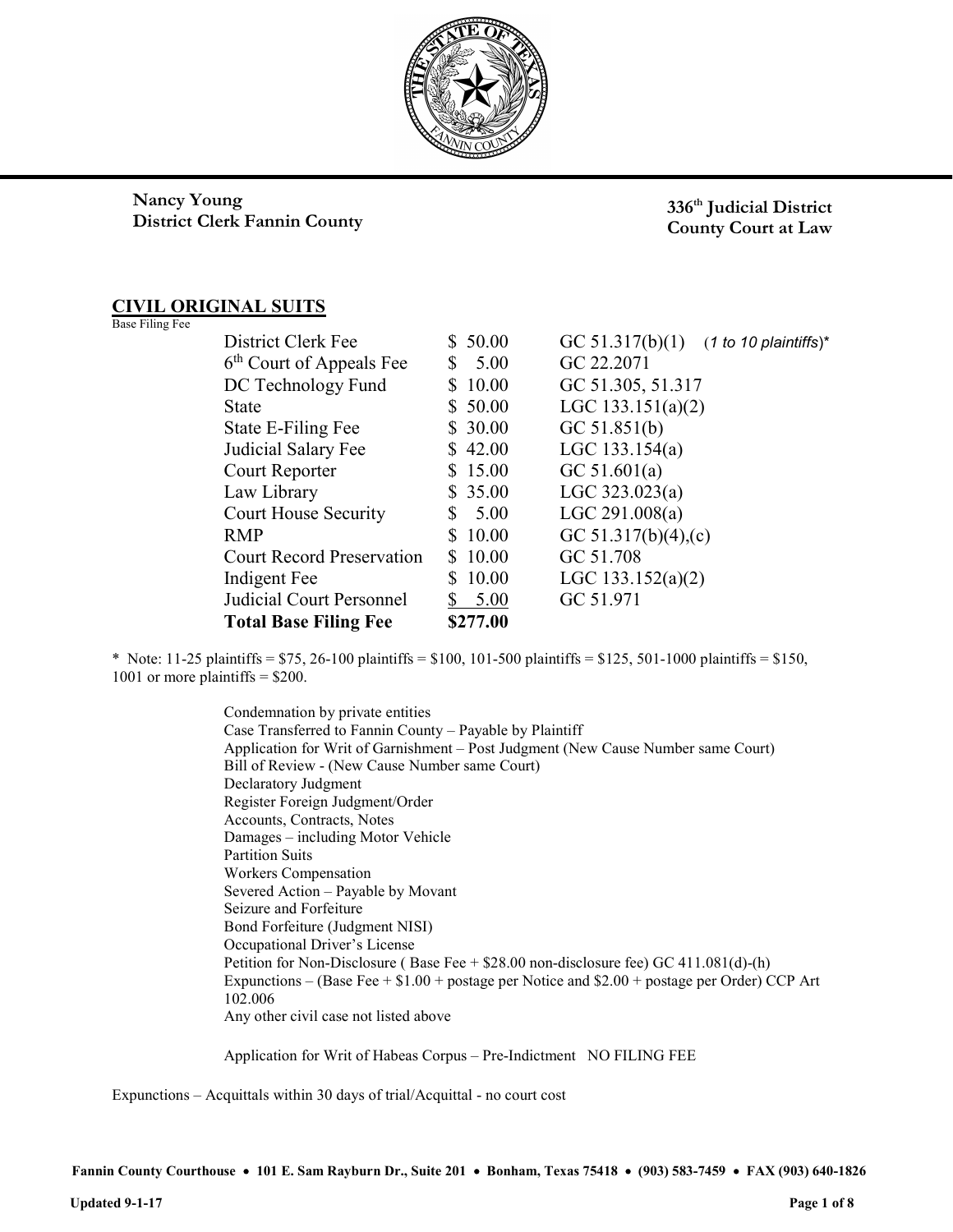#### **CONDEMNATION** Filed by State

| District Clerk Fee               | \$50.00     | GC $51.317(b)(1)$<br>$(1 to 10$ plaintiffs) <sup>*</sup> |
|----------------------------------|-------------|----------------------------------------------------------|
| Law Library                      | \$35.00     | LGC $323.023(a)$                                         |
| State E-Filing Fee               | \$30.00     | GC 51.851(b)                                             |
| Court Reporter                   | \$15.00     | GC 51.601(a)                                             |
| Judicial Salary Fee              | \$42.00     | LGC $133.154(a)$                                         |
| Court House Security             | 5.00<br>S   | LGC 291.008(a)                                           |
| <b>RMP</b>                       | 10.00<br>S. | GC $51.317(b)(4)$                                        |
| <b>Court Record Preservation</b> | \$10.00     | GC 51.708 (81L-HB3637)                                   |
| Judicial Court Personnel         | 5.00        | GC 51.971                                                |
| <b>Total Base Filing Fee</b>     | \$202.00    |                                                          |
|                                  |             |                                                          |

#### TAX SUITS

| District Clerk Fee               | \$50.00   | GC $51.317(b)(1)$      |
|----------------------------------|-----------|------------------------|
| DC Technology Fund               | \$10.00   | GC 51.305 (81L-SB1685) |
| State E-Filing Fee               | \$30.00   | GC 51.851(b)           |
| <b>State</b>                     | \$50.00   | LGC $133.151(a)(2)$    |
| Judicial Salary Fee              | \$42.00   | LGC $133.154(a)$       |
| <b>Court House Security</b>      | 5.00<br>S | LGC 291.008(a)         |
| <b>RMP</b>                       | \$10.00   | GC 51.317(b)(4)        |
| <b>Court Record Preservation</b> | \$10.00   | GC 51.708 (81L-HB3637) |
| Indigent Fee                     | 10.00     | LGC $133.152(a)(2)$    |
| Judicial Court Personnel         | 5.00      | GC 51.971              |
| <b>Total Base Filing Fee</b>     | \$222.00  |                        |

# ANCILLARY FILINGS - CIVIL

| Filing Fee                   | \$15.00 | GC $51.317(b)(2)$      |
|------------------------------|---------|------------------------|
| DC Technology Fund           | \$10.00 | GC 51.305 (81L-SB1685) |
| State E-Filing Fee           | \$30.00 | GC 51.851(b)           |
| <b>Court House Security</b>  | 1.00    | LGC 291.008(d)         |
| <b>RMP</b>                   | \$10.00 | GC $51.317(b)(4)$      |
| Indigent Fee                 | \$10.00 | LGC $133.152(a)(2)$    |
| Judicial Court Personnel     | 5.00    | GC 51.971              |
| <b>Total Base Filing Fee</b> | \$81.00 |                        |

Civil Counterclaims/Cross-Action Motions (Enforcement, Contempt, Transfer, New Trial, Modify, ect.) Interpleader Interventions Third Party Petitions Application for Turnover

#### FRAUDULENT LIEN SUIT - CIVIL

Filing Fee \$ 15.00 CPRC 12.005 Total Base Filing Fee \$ 15.00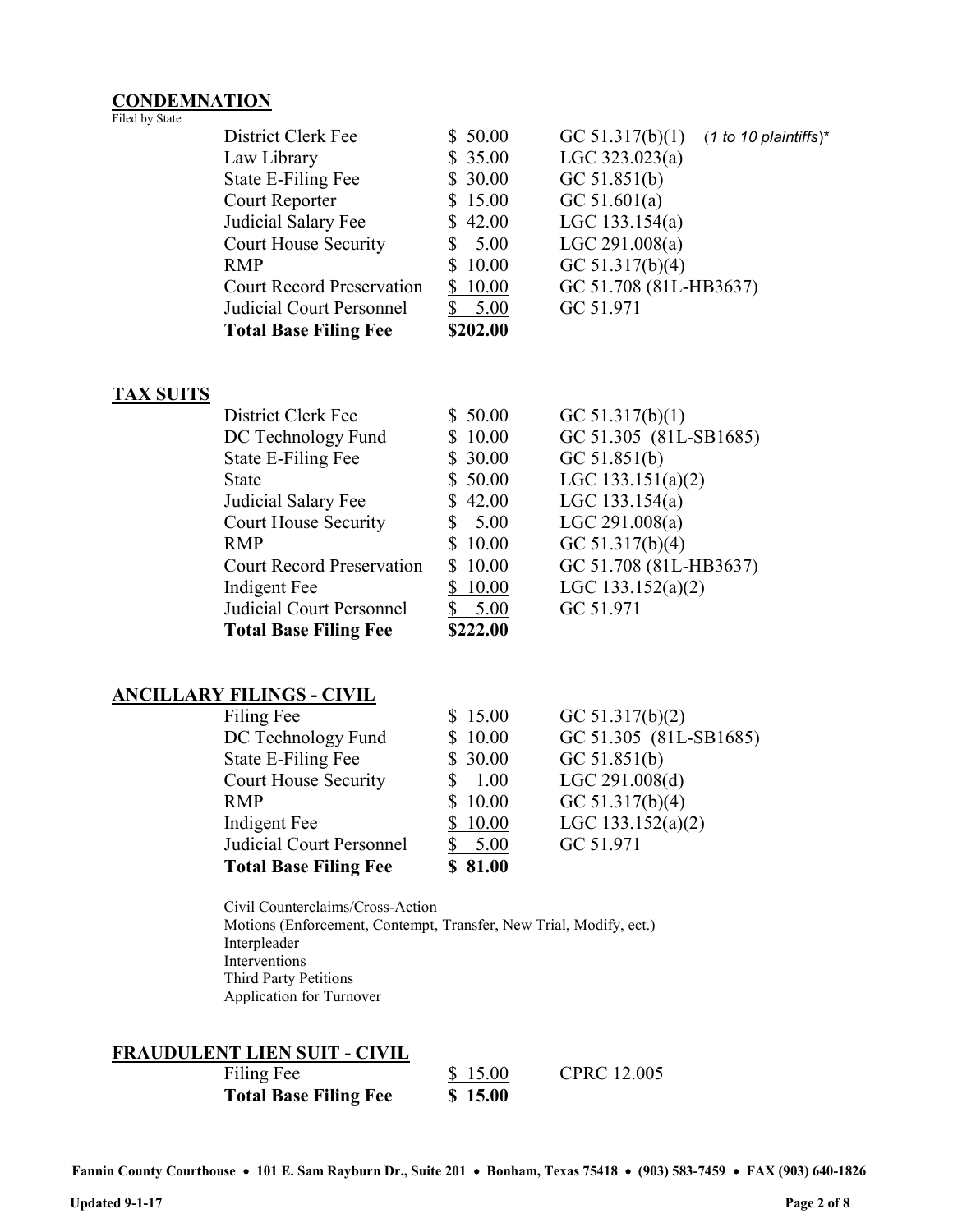#### DIVORCE OR ANNULMENT SUITS Base Filing Fee

| District Clerk Fee                   | 50.00<br>S. | GC $51.317(b)(1)$      |
|--------------------------------------|-------------|------------------------|
| 6 <sup>th</sup> Court of Appeals Fee | 5.00<br>S   | GC 22.2071(81L-SB658)  |
| DC Technology Fund                   | 10.00<br>\$ | GC 51.305 (81L-SB1685) |
| State E-Filing Fee                   | 30.00<br>S. | GC 51.851(b)           |
| <b>State</b>                         | 45.00       | LGC $133.151(a)(1)$    |
| Judicial Salary Fee                  | \$42.00     | LGC $133.154(a)$       |
| Court Reporter                       | 15.00       | GC $51.601(a)$         |
| Law Library                          | \$35.00     | LGC $323.023(a)$       |
| <b>Court House Security</b>          | 5.00<br>S   | LGC 291.008(a)         |
| <b>RMP</b>                           | 10.00       | GC $51.317(b)(4)$      |
| <b>Family Protection Fee</b>         | 15.00<br>S  | GC51.961(a)            |
| Indigent Fee                         | \$<br>5.00  | LGC $133.152(a)(1)$    |
| <b>Court Record Preservation</b>     | 10.00<br>S  | GC 51.708 (81L-HB3637) |
| Judicial Court Personnel             | \$<br>5.00  | GC 51.971              |
| <b>Total Base Filing Fee</b>         | \$282.00    |                        |

### FAMILY PETITIONS

Base Filing Fee

| District Clerk Fee                   | \$50.00  | GC 51.317(b)(1) $(1 + 10)$ to 10 plaintiffs)* |
|--------------------------------------|----------|-----------------------------------------------|
| 6 <sup>th</sup> Court of Appeals Fee | 5.00     | GC 22.2071(81L-SB658)                         |
|                                      |          |                                               |
| DC Technology Fund                   | \$10.00  | GC 51.305 (81L-SB1685)                        |
| State E-Filing Fee                   | \$30.00  | GC $51.851(b)$                                |
| <b>Court Record Preservation</b>     | \$10.00  | GC 51.708 (81L-HB3637)                        |
| <b>State</b>                         | \$45.00  | LGC $133.151(a)(1)$                           |
| Judicial Salary Fee                  | \$42.00  | LGC $133.154(a)$                              |
| Court Reporter                       | \$15.00  | GC $51.601(a)$                                |
| Law Library                          | \$35.00  | LGC $323.023(a)$                              |
| <b>Court House Security</b>          | 5.00     | LGC 291.008(a)                                |
| <b>RMP</b>                           | 10.00    | GC $51.317(b)(4)$                             |
| Indigent Fee                         | 5.00     | LGC $133.152(a)(1)$                           |
| Judicial Court Personnel             | 5.00     | GC 51.971                                     |
| <b>Total Base Filing Fee</b>         | \$267.00 |                                               |

Note: 11-25 plaintiffs = \$75, 26-100 plaintiffs = \$100, 101-500 plaintiffs = \$125, 501-1000 plaintiffs = \$150, 1001 or more plaintiffs  $=$  \$200.

> Register Foreign Judgment/Decree/Order UIFSA Severed Action Termination Removal of Disabilities QDRO Post – Decree Petition/Action Name Change Adult or Child + \$10.00 for issuance of name change certificate Emancipation of a Minor Suit to Enforce Divorce Decree (file as new suit, same court as original suit)

Fannin County Courthouse • 101 E. Sam Rayburn Dr., Suite 201 • Bonham, Texas 75418 • (903) 583-7459 • FAX (903) 640-1826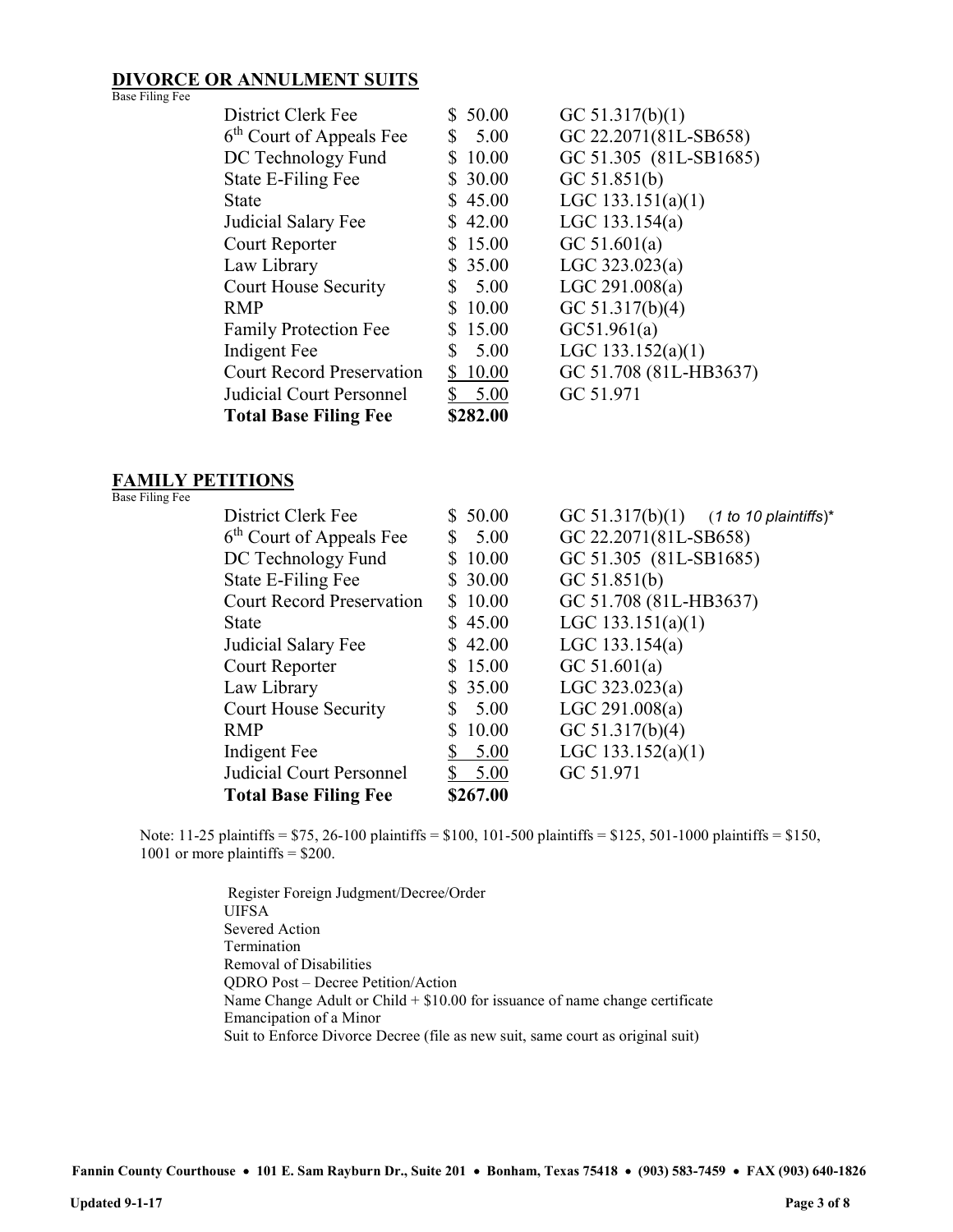### ADOPTION PETITIONS – Family Base Fee - \$267.00 +

#### FC 102.013(b)

Certified Adoption Registry (CAR) Fee  $$ 15.00$  per case FC 108.006(b) Total Filing Fee – Manditory \$282.00 Birth Certificate - per child \$ 47.00 (Optional)

### CASE TRANSFERRED TO FANNIN COUNTY – SAPCR ONLY

| District Clerk Fee      | \$45.00 | FC 110.005(a) |
|-------------------------|---------|---------------|
| <b>Total Filing Fee</b> | \$45.00 |               |

### MINOR APPLICATION FOR ORDER AUTHORIZING ABORTION WITH OUT PARENTAL NOTICE

No fees per FC 33.003(n) These are confidential and sealed upon filing

### PROTECTIVE ORDERS

to be paid by respondent upon court order

|             | GC 51.317(b)(1) $(1 \text{ to } 10 \text{ plaintexts})^*$                                                                                                                                    |
|-------------|----------------------------------------------------------------------------------------------------------------------------------------------------------------------------------------------|
| \$10.00     | GC 51.305 (81L-SB1685)                                                                                                                                                                       |
| \$45.00     | LGC $133.151(a)(2)$                                                                                                                                                                          |
| \$30.00     | GC 51.851(b)                                                                                                                                                                                 |
| \$42.00     | LGC $133.154(a)$                                                                                                                                                                             |
| \$15.00     | GC $51.601(a)$                                                                                                                                                                               |
| \$35.00     | LGC $323.023(a)$                                                                                                                                                                             |
| 5.00<br>S.  | LGC 291.008(a)                                                                                                                                                                               |
| 10.00       | GC $51.317(b)(4)$                                                                                                                                                                            |
| 5.00<br>S   | LGC $133.152(a)(1)$                                                                                                                                                                          |
| S.<br>5.00  | GC 22.2071(81L-SB658)                                                                                                                                                                        |
| 10.00<br>S. | GC 51.708 (81L-HB3637)                                                                                                                                                                       |
| 5.00        | GC 51.971                                                                                                                                                                                    |
| 16.00       | FC $81.003(a)$                                                                                                                                                                               |
| \$283.00    |                                                                                                                                                                                              |
|             | \$50.00<br>DC Technology Fund<br><b>Court House Security</b><br>6 <sup>th</sup> Court of Appeals Fee<br><b>Court Record Preservation</b><br>Judicial Court Personnel<br>Protective Order Fee |

### PROTECTIVE ORDERS WHEN FILED IN EXISTING OPEN DIVORCE CASE

| to be paid by respondent upon court order |                      |         |              |
|-------------------------------------------|----------------------|---------|--------------|
|                                           | Protective Order Fee | \$16.00 | FC 81.003(a) |

Fannin County Courthouse • 101 E. Sam Rayburn Dr., Suite 201 • Bonham, Texas 75418 • (903) 583-7459 • FAX (903) 640-1826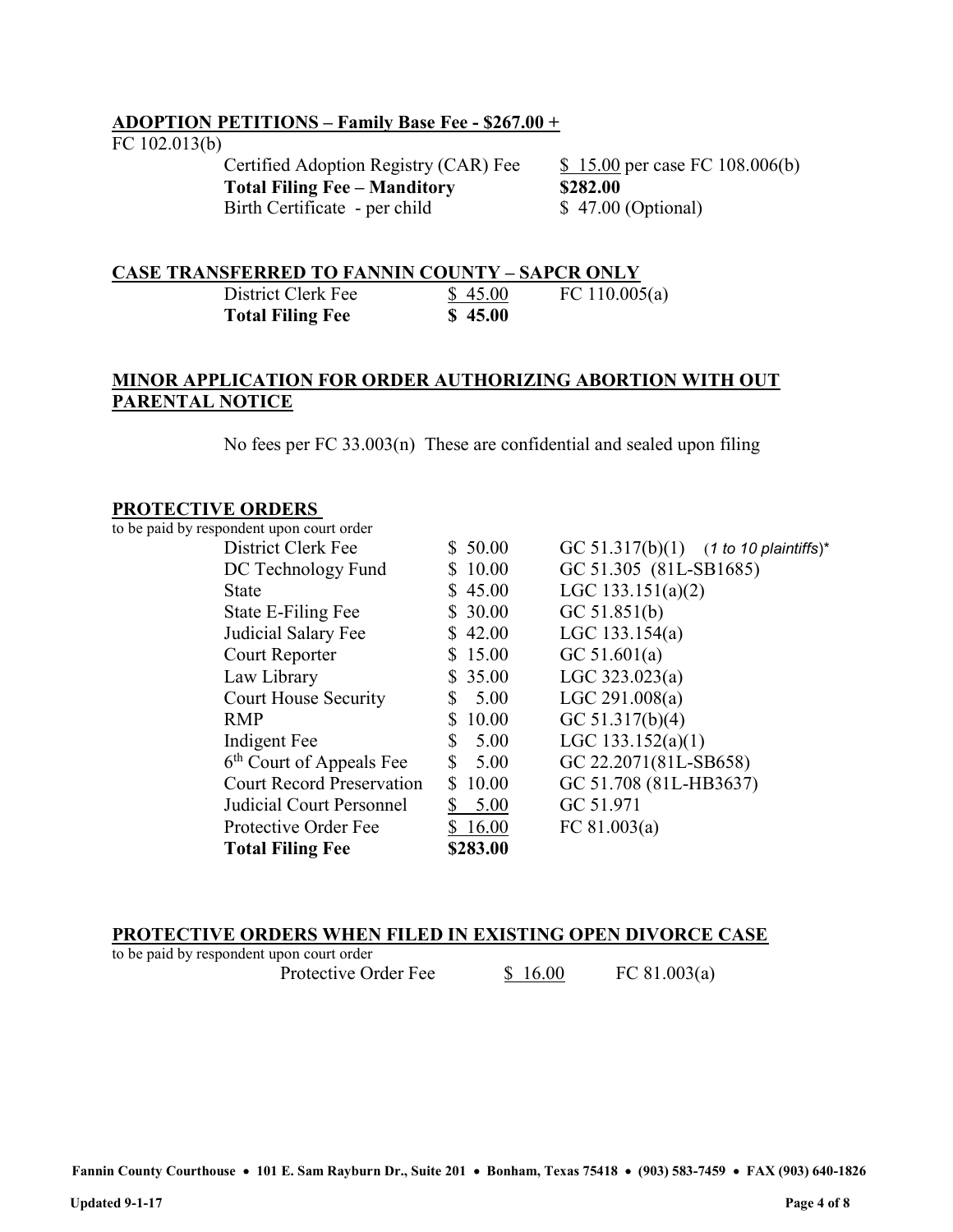### ANCILLARY FILINGS – FAMILY (non SAPCR)

| Filing Fee                      | \$15.00 | GC 51.317.b.2          |
|---------------------------------|---------|------------------------|
| DC Technology Fund              | \$10.00 | GC 51.305 (81L-SB1685) |
| State E-Filing Fee              | \$30.00 | GC 51.851(b)           |
| <b>Court House Security</b>     | 1.00    | LGC 291.008(d)         |
| <b>RMP</b>                      | \$10.00 | GC $51.317(b)(4)$      |
| Indigent Fee                    | 5.00    | LGC $133.152(a)(1)$    |
| <b>Judicial Court Personnel</b> | 5.00    | GC 51.971              |
| <b>Total Filing Fee</b>         | \$76.00 |                        |
|                                 |         |                        |

Adoptions of Adults Counterclaim Cross-Action Divorce/Annulments no children Emancipations Foreign Judgments Interventions Motions (New Trial, Contempt) Protective Orders QDRO Third Party Petitions UIFSA

### ANCILLARY FILINGS – FAMILY (SAPCR)

| Filing Fee              | \$15.00 | FC 110.002 |
|-------------------------|---------|------------|
| <b>Total Filing Fee</b> | \$15.00 |            |

Motions (Enforcement, Transfer, Contempt, Modify and Motion to Revoke Stay of License Suspension) Notice of Application for Judicial Writ of Withholding Petition for License Suspension

#### ATTORNEY GENERAL

| New Suit                            | (Clerk's Filing Fee) | \$50.00 |
|-------------------------------------|----------------------|---------|
| Transfer-In                         | (Transfer Fee)       | \$45.00 |
| Motions                             | (Motion-AG)          | \$15.00 |
| Citations/Subpoena's/Notices/Capias |                      | \$8.00  |
| AIW's/RFIs                          |                      | \$15.00 |
| <b>Service Fees</b>                 |                      | \$70.00 |
|                                     |                      |         |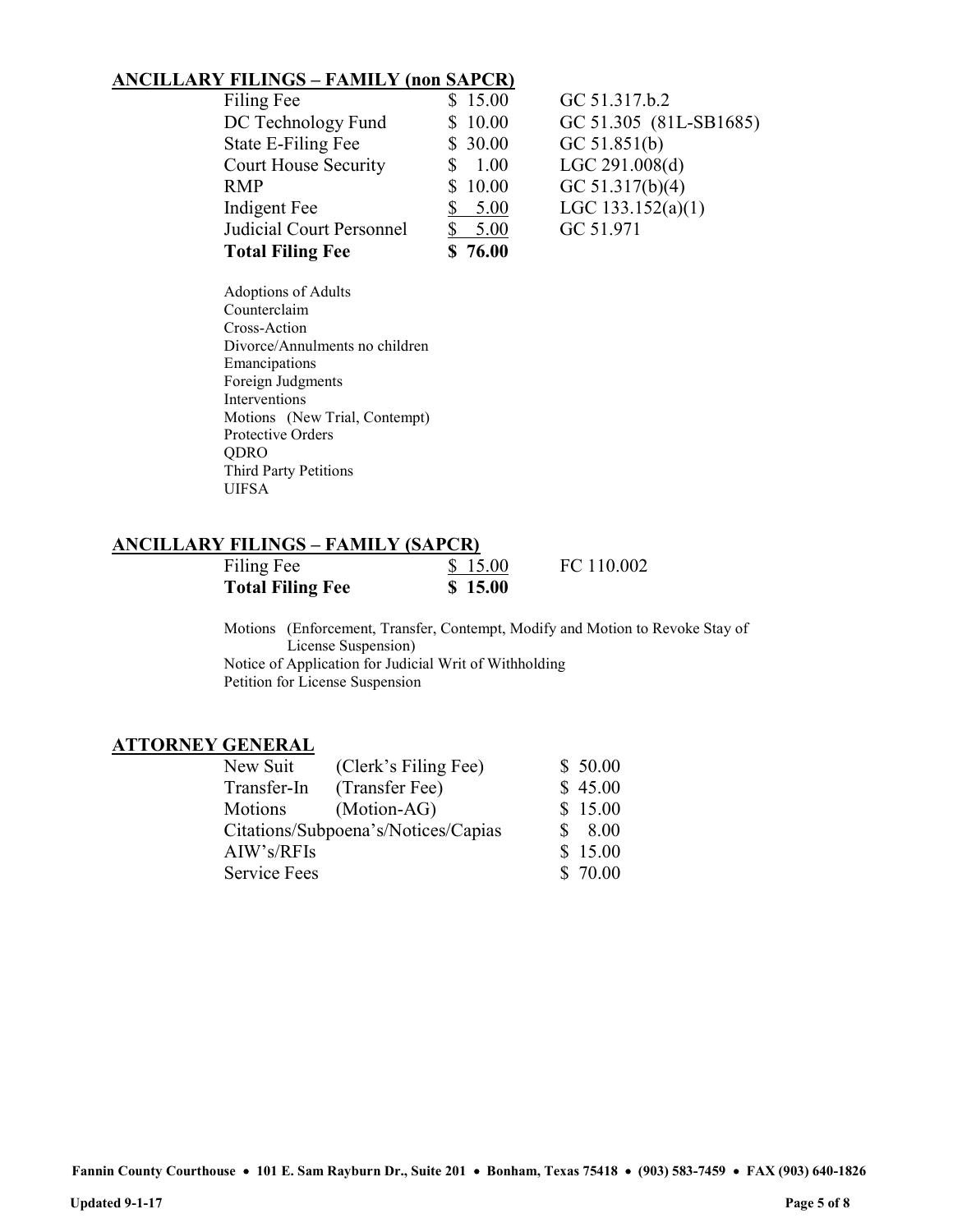# MISCELLANEOUS FEES

| 72 Hour Waiver                                     | \$10.00                            | FC 2.204                             |  |
|----------------------------------------------------|------------------------------------|--------------------------------------|--|
| <b>Bond Approval</b>                               | \$4.00                             | GC $51.318(b)(6)$                    |  |
| Certification of Copies                            | \$1.00                             | GC $51.318(b)(7)$                    |  |
| Citation by Certified Mail                         | \$70.00                            | GC 51.319(2)                         |  |
| Copies                                             | \$ 1.00 per page GC $51.318(b)(8)$ |                                      |  |
| <b>Child Support Printouts</b>                     |                                    |                                      |  |
| Cost Bill                                          | \$5.00                             |                                      |  |
| Foreign Judgment Notice by Certified Mail          | \$15.00                            |                                      |  |
| Interpreter Fee                                    | \$3.00                             | CP&R 21.051                          |  |
| Jury Fee                                           | \$50.00                            | GC $51.604(a)$                       |  |
| Record Search (per name)                           | 5.00                               | GC $51.318(b)(3)$                    |  |
| Record Search (per document)                       | 5.00<br>S.                         | GC $51.318(b)(4)$                    |  |
| Registry Administration Fee (interest bearing)     |                                    | 10% of accrued interest LGC117.054   |  |
| Registry Administration Fee (non-interest bearing) |                                    | 5%, not to exceed \$50.00 LGC117.055 |  |
| Withholding Order (including termination)          | \$15.00                            | FC 158.503 or FC 158.403             |  |
| Passport                                           | \$25.00                            | GC 51.3031                           |  |
| Passport Photo                                     | \$10.00                            | GC 51.3031                           |  |
| <b>Insufficient Check Fee</b>                      | \$30.00                            |                                      |  |
|                                                    |                                    |                                      |  |

Court Registry – Administrative Expense Section 117.054 of the Texas Local Government Code

| (\$50.00 is excluded from funds generated in Family law Cases (9-1-99) |  |
|------------------------------------------------------------------------|--|
|                                                                        |  |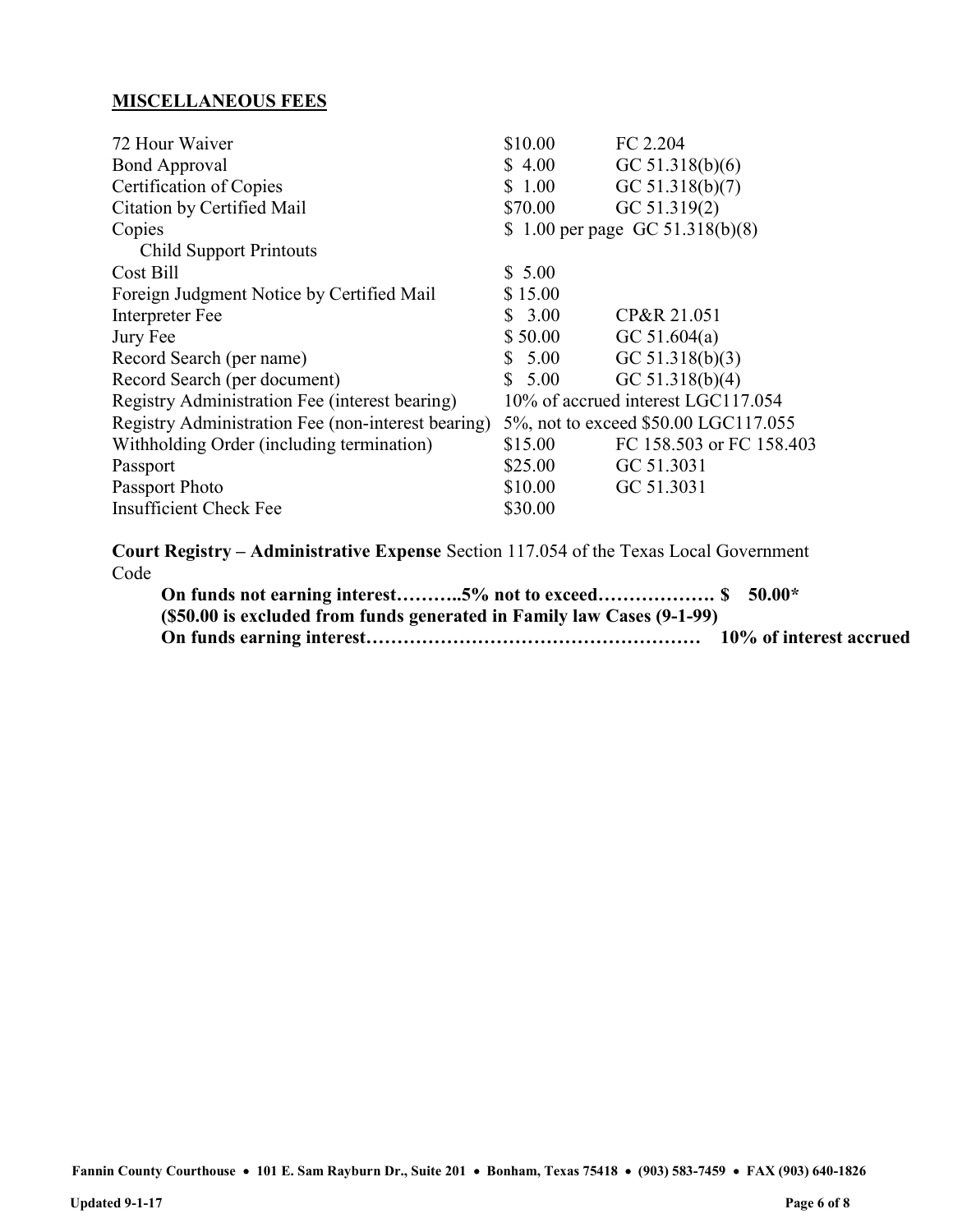# ISSUANCE FEES

| \$8.00 each                                      | GC 51.317-51.318 |  |
|--------------------------------------------------|------------------|--|
| \$8.00 each                                      | GC 51.317-51.318 |  |
| \$8.00 each                                      | GC 51.317-51.318 |  |
| \$8.00 each                                      | GC 51.317-51.318 |  |
| $\frac{1}{2}$ (postage + \$1.00) CCP Art 102.006 |                  |  |
| $\frac{1}{2}$ (postage + \$2.00) CCP Art 102.006 |                  |  |
| \$8.00 each                                      | GC 51.317-51.318 |  |
| \$8.00 each                                      | GC51.319(1)      |  |
| \$8.00 each                                      | GC 51.317-51.318 |  |
| \$8.00 each                                      |                  |  |
| Cost of Postage $GC101.061(2)$                   |                  |  |
| \$8.00 each                                      | GC 51.317-51.318 |  |
| \$8.00 each                                      | GC 51.317-51.318 |  |
| \$8.00 each                                      | GC 51.317-51.318 |  |
| \$8.00 each                                      | GC 51.317-51.318 |  |
| \$8.00 each                                      | GC 51.317-51.318 |  |
| \$8.00 each                                      |                  |  |
| \$8.00 each                                      | GC 51.317-51.318 |  |
| \$8.00 each                                      | GC 51.317-51.318 |  |
| \$8.00 each                                      | GC 51.317-51.318 |  |
| \$8.00 each                                      | GC 51.317-51.318 |  |
| \$8.00 each                                      | GC 51.317-51.318 |  |
| \$8.00 each                                      | GC 51.317-51.318 |  |
| \$8.00 each                                      | GC 51.317-51.318 |  |
| \$8.00 each                                      | GC 51.317-51.318 |  |
| \$15.00 each                                     | FC 158.503       |  |
|                                                  |                  |  |